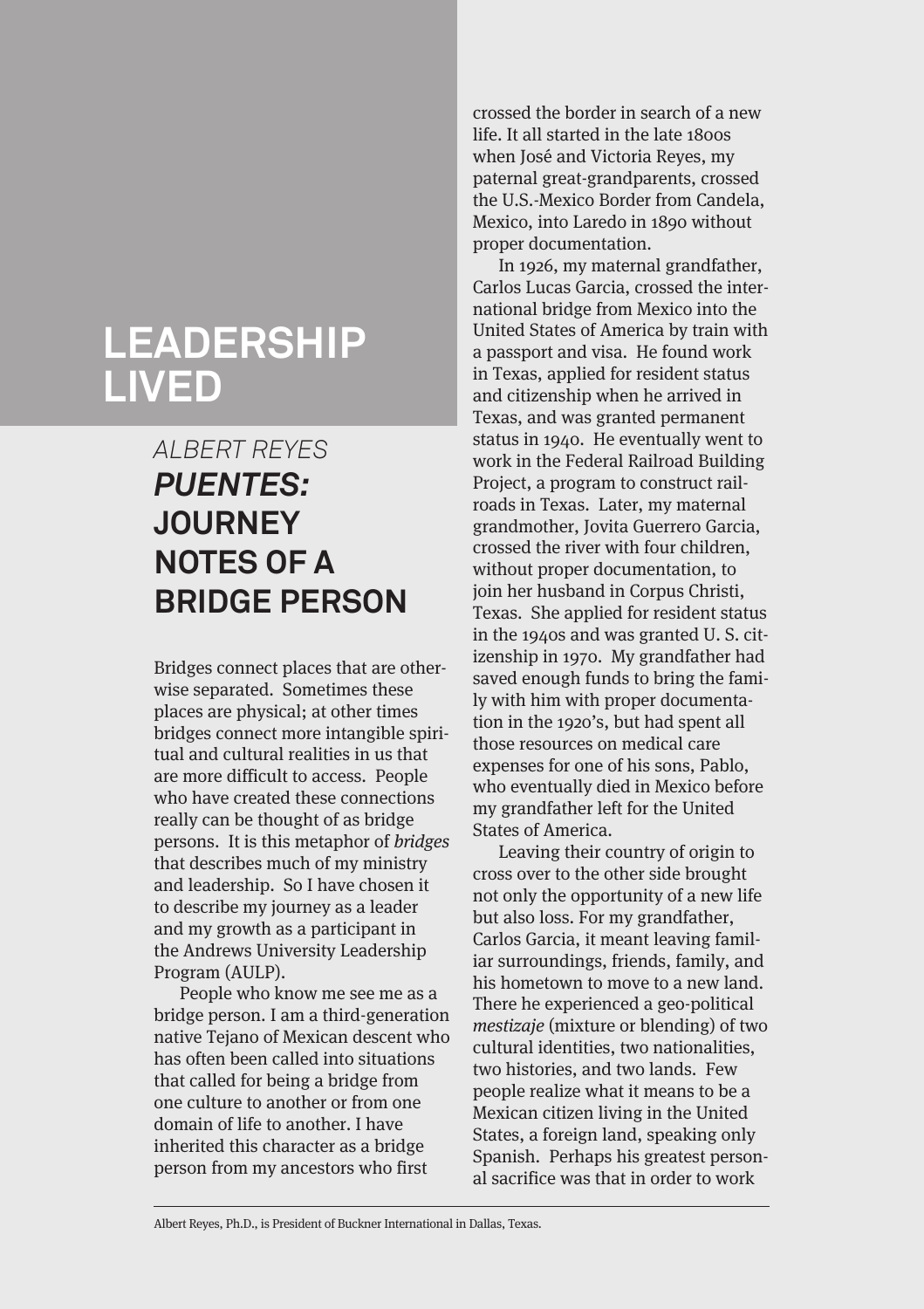in the States and provide for his family, he had to leave his wife and four children behind shortly after the loss of his youngest child, Pablo. In crossing the border, my grandparents became bridge people. My life, as a third generation native Tejano of Mexican descent, was made possible in part by their experience and sacrifice. They bridged two nations, two states, two cultures, two languages, and two ways of life. They gave me a heritage which has become more valuable to me as I have grown into the leader I now am.

As I reflect on my life journey as a leader, the metaphor of the bridge expresses vividly what has become a dominant feature of my own life. For this reason I have selected six puentes (bridges) to represent important areas of leadership in my life. I use these puentes also as a way to talk about my experience in the Leadership Program at Andrews University, from which I graduated in 2009 with a Ph.D. degree. I entered this program in 2001 as the president of the Hispanic Baptist Theological School (HBTS) in San Antonio, Texas, as I was leading the school toward full accreditation as a degree-granting university. This competency-based, job-embedded, international leadership program requires participants to be fully employed, but it also provided the needed flexibility to shape the competency requirements to fit my needs as a leader of an institution of higher learning that serves a cross-cultural student population. While this academic journey took me over eight years, it is rooted in the broader heritage my ancestors left me and in my lifelong journey as a bridge person.

I start my journey notes with the Harbor Bridge in Corpus Christi, Texas, the town where I was born; it continues with the San Francisco Bay Bridge, recalling my family's move to

California and the sense of mission I developed there; the El Paso/Juarez International Bridge highlights God's providence in reconnecting me emphatically with my bi-cultural heritage; then follows the San Antonio Riverwalk Bridge, connecting to my work as a change agent; the Tampa Bay Bridge reminds me of powerful times of renewal I needed to keep going; and finally, the Dallas/Trinity River Bridge leads me back to many beginnings, including my current assignment at Buckner International.

## **Corpus Christi Harbor Bridge—Leading With Heart**

I was born in Corpus Christi at the time when the Corpus Christi Harbor Bridge was being built (1956-1959) to replace a drawbridge. I remember growing up there and being told that my grandmother, Mrs. Jovita Garcia, had the biggest swimming pool ever: Corpus Christi Bay. The city's name, "Corpus Christi," means "Body of Christ"; it reminds me that I have been called as a Christian leader to serve God and the mission of His Kingdom in this world. This call requires me to be a reflective leader who is willing to come to grips with my inner life as a leader and face the question of identity. As a leader I need to know who I am.

In 1970, after living in California for 10 years as a child, my father moved our family back to Corpus Christi to be closer to his father who had turned 60 years old and was in declining health. My father took us to Primera Iglesia Bautista Mexicana (First Mexican Baptist Church), and we joined as members. While I had made my profession of faith at Memorial Baptist Church in Rialto, California, as a 9-year-old boy, it was at Primera that I matured as a Jesus follower in the body of Christ and became more familiar with my cultur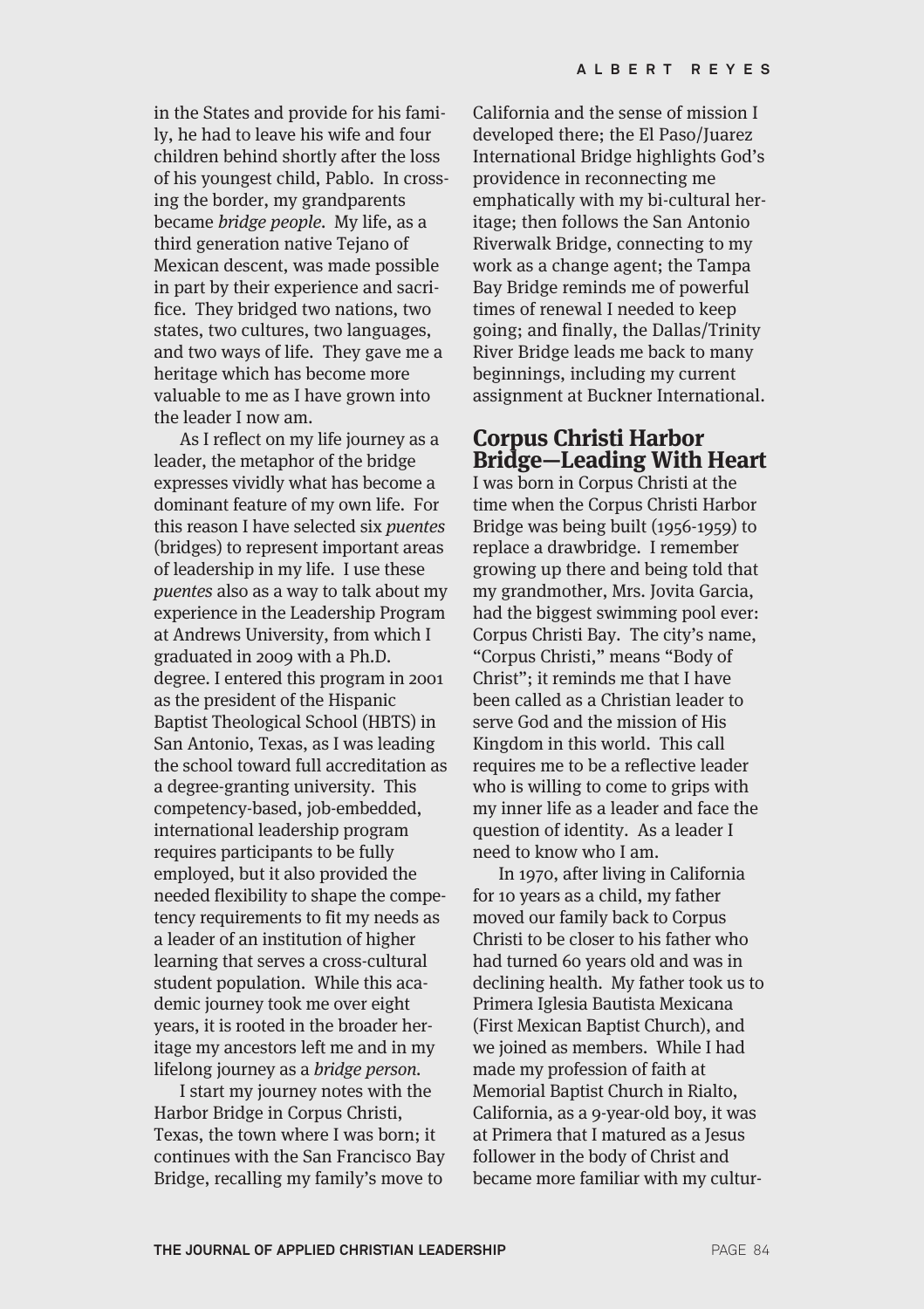al identity. I learned to speak Spanish and was exposed to the complexity of Hispanic culture. I also answered a call to vocational ministry under the pastoral leadership of Dr. Rudy Sanchez, and was grafted into the Hispanic Baptist Convention of Texas and its rich affiliation with the Baptist General Convention of Texas.

The regained awareness of my Hispanic heritage also began to shape my leadership. Self-awareness has been identified as a key factor in leadership development. When the 75 members of the Stanford Graduate School of Business Advisory Council were asked to recommend the most important capability for leaders to develop, their answer was unanimous: self-awareness (George, Sims, McLean, & Meyer, 2007). The Andrews Leadership Program allowed me to hone three leader competencies which I consider crucial in the development of self-awareness of a Christian leader: committing to spiritual disciplines, replicating the imago Dei, and developing leadership values and ethics.

### Committing to Spiritual Disciplines

I came to these competencies with habits shaping my devotional life. But the academic requirements gave me an opportunity to go beyond the basics. One source of inspiration for me personally has been the regular devotional reading of Oswald Chambers' book, My Utmost for his Highest, and recording impressions and observations in a journal. As an educator I longed to share tools for spiritual growth with my students. So when I worked on a course in leadership development for emerging Christian leaders, I produced a tool called the Leader Development Profile (© Buckner International, 2009). This tool has greatly helped Christian leaders to recognize God's leadings in

their lives and to commit to daily spiritual disciplines.

It is crucial for a leader to stay grounded, connected, and in touch with the Lord on a daily basis. Spending time alone with God through prayer and devotional reading has become a habit for me, even though I have not been as consistent as I would like. But I have formed strong habits that have stayed with me as I have worked in different leadership roles.

Sometimes people have asked me what I did to ascend the ranks of leadership. As I have reflected on my path, I have come to the conclusion that my parents prepared me for leadership by teaching me how to obey. They taught me how to obey them first and to listen for their voice every day. So I had no problem learning how to obey God. I was conditioned to listen for His voice. As a child and as a teenager, when I sensed the still small voice of the Spirit of the Lord speaking to my heart through prayer, Bible study, and being in fellowship with other believers, I just did what I had learned to do—I obeyed. These habits of spiritual formation started with my father reading the Bible to us in the evenings after supper. In the best way they knew how, my parents, who were first generation believers, taught me the Holy Scriptures and taught me how to read them and respond to them for myself. This is a habit that I continue to cultivate as an adult. How can I know that I am led by the Spirit of Christ if I am not engaging Him through prayer and Bible study on a daily basis?

### Replicating the Imago Dei

One of the fundamental and challenging purposes of Christian leadership is the replication of the Imago Dei (the Image of God) in growing Christians. It was this challenge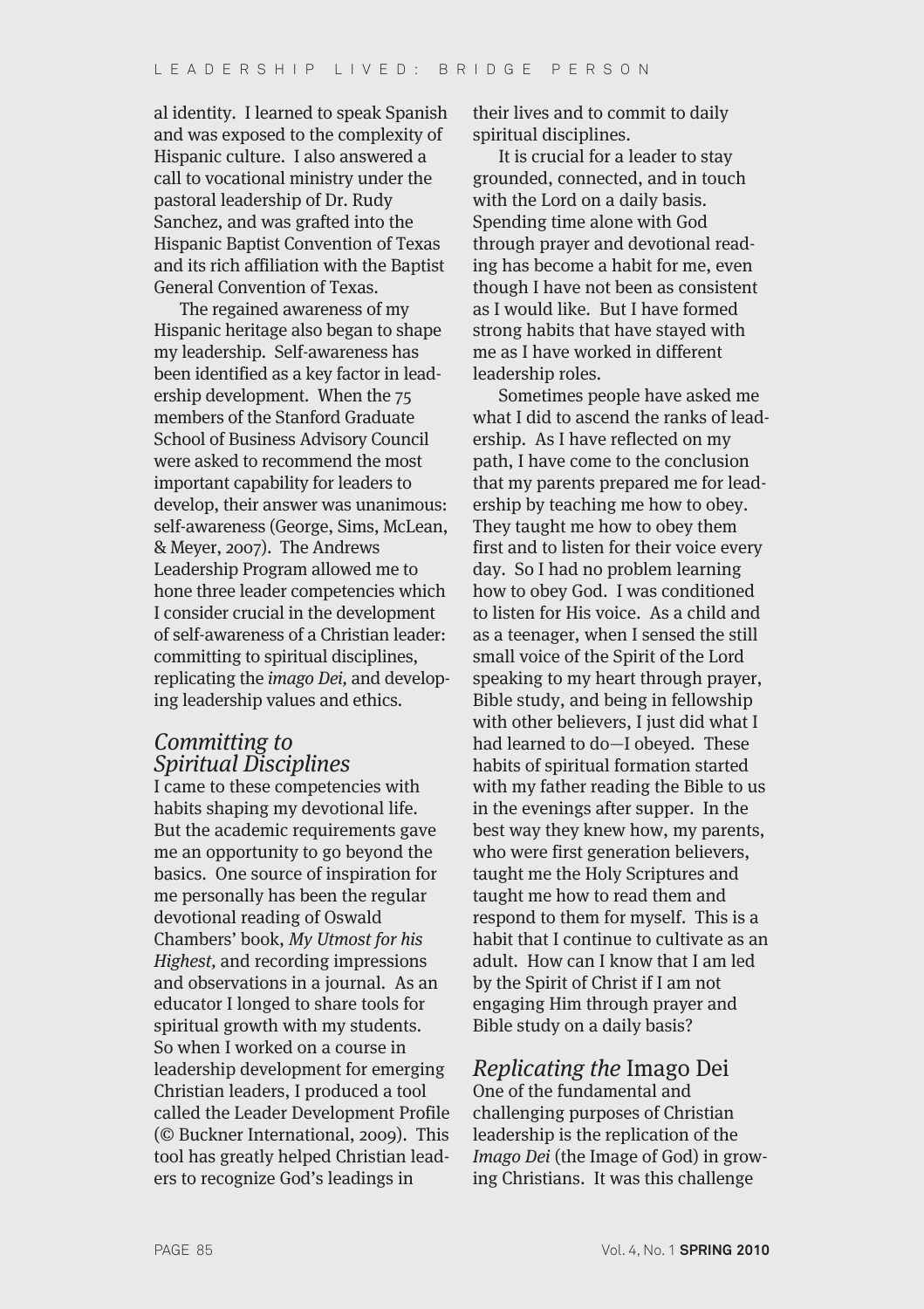that led me to a concept developed by Thom Wolf (2010), a Ph.D. graduate from the AULP: the Universal Disciple Pattern (UDP). In this concept, Wolf attempts to replicate the pattern of discipleship used by the leaders of the earliest Christianity in the first century, a pattern that was astonishingly fruitful in guiding new Christians and communities into a new way of living. I incorporated these concepts into a course called Contextual Leadership Development that I created at Baptist University of the Américas for leaders working in intercultural environments.

What I was not prepared for was the impact of this pattern of teaching in the lives of my students. The students were already followers of Christ. They had sensed a calling to prepare for vocational ministry, and they had already experienced some level of discipleship. However, many of them had never really been introduced to a systematic model of life transformation after the pattern used by the Apostle Paul in the first century. They reviewed the material over the span of a 16-week course of study in leadership development. The UDP reoriented their thinking regarding what it means to follow Jesus. They gained new ways of thinking about their life in Christ and they began to develop new convictions. I literally saw life transformation take place in the lives of these students.

#### Developing Leadership Values and Ethics

The third competency focused on the development of leadership values and ethics. This focus encouraged me to learn more about how leaders grow and develop the ethical fiber of their character so essential to becoming strong and capable leaders in the Body of Christ. Clinton's (1988) The Making of a Leader provided a very

clear pattern to follow for developing leaders. His analysis of the spiritual leadership development of hundreds of Biblical, historical, and contemporary Christian leaders led him to create a generic five-stage model to explain how God develops leadership capacity in emerging Christian leaders. One of the fascinating insights of Clinton is the fact that in order to develop leadership character, God uses several types of testing: word checks, in which the emerging leader must demonstrate the ability to apply Scriptural insights to personal or organizational contexts; obedience checks, in which the emerging leader must demonstrate that he or she will obey God's leadings on a consistent basis; and integrity checks, in which the emerging leader demonstrates that he or she can be trusted.

One of these checks happened early in my career, an integrity check. I was going to seminary and working at Sprint, a long-distance company. One day I left the office for dinner and went to a local Wendy's for a hamburger. After ordering my food and sitting down at a table to eat, I noticed a bank bag on the chair at my table. I immediately looked around to see if someone might be coming back for it. I looked inside the bag for a name and number to call the owner and found about \$1,000 in cash, several thousand dollars in checks ready to be cashed, and a book of blank checks. I took the bank bag home and called the owner as soon as I got home. I made arrangements for the local police to pick up the bag and get it back to the owner. This was a time when I was struggling to work my way through seminary one semester at a time. But I immediately realized this was not my money and I needed to get the funds back to the owner. The owner offered a reward, but I refused. I was just doing what was right.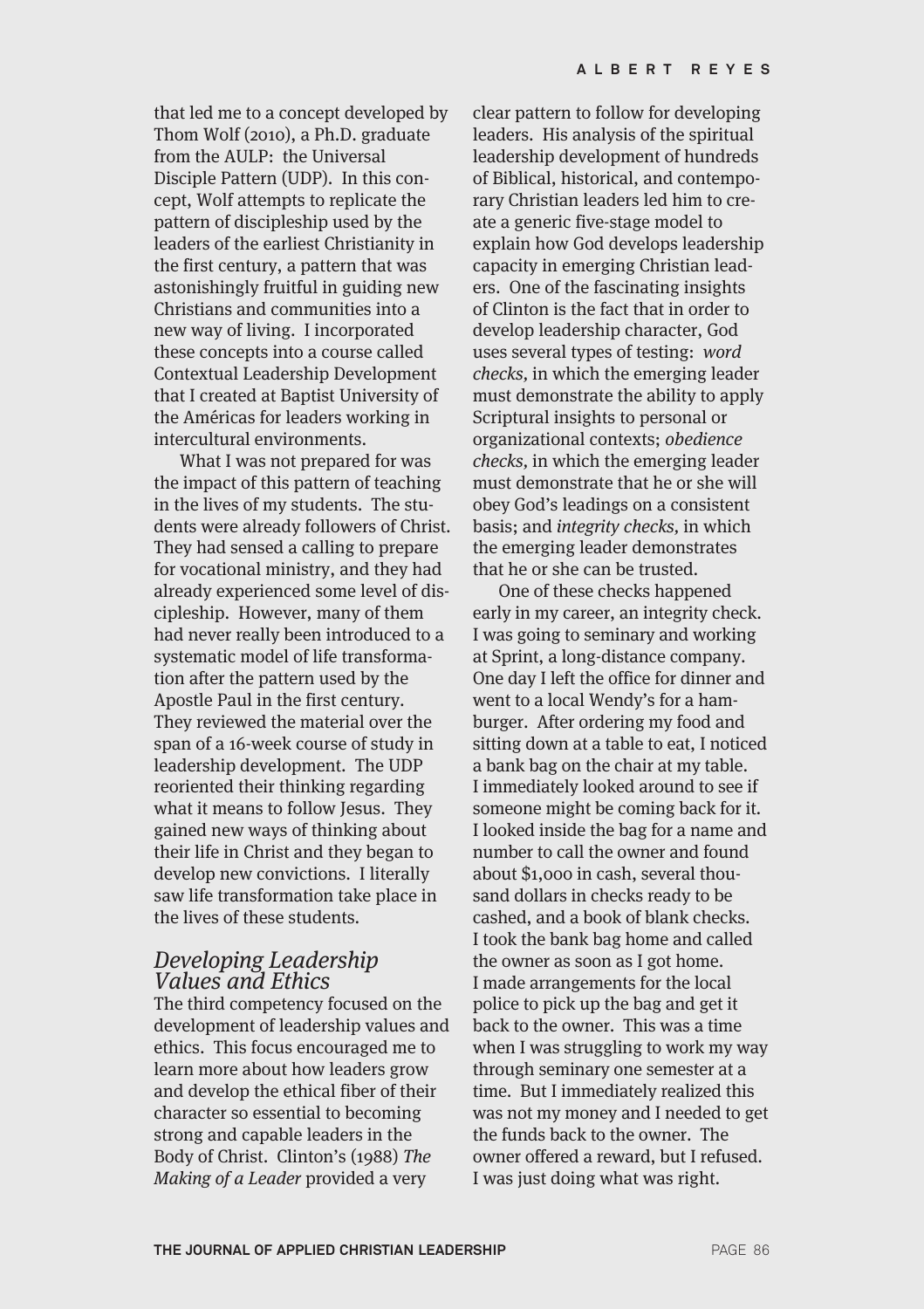Knowing what is right is not always a clear-cut integrity check situation, especially when you work at the helm of Baptist University of the Américas (BUA) and serve as a pastor in a crosscultural context. One issue was that ethical considerations take on different forms in different cultures, something I learned from Adeney (1995). This was a special challenge when leading organizations or leading emerging leaders through change.

A second, more difficult, issue that emerged for me was the lack of a clear faith-frame of reference for leading change in organizations. Christian organizations are built in harmony with specific traditions and values. Most common change models are presented by authors not writing specifically from a Christian perspective or with a specific faith-frame of reference. For example, Michael Fullan's (2001) otherwise helpful change model features a general moral point of reference, but he does not even try to define morality. I had to build this ethics bridge from the Biblical foundation of my Judeo-Christian values into the current context of change. This broader value- and ethics-base to lead change led me to also apply it in a mentoring relationship with two colleagues, which proved to be a fruitful experience for all of us in our leadership journey.

Thus this first bridge, symbolized by the Corpus Christi Bridge, stands not only for the need to nurture my spiritual identity as a Christian leader, but also for the ongoing quest to integrate ethical fiber and leadership values into the day-to-day operations of changing organizations and the lives of new Christian leaders.

# **San Francisco Bay Bridge— Defying the Odds**

The San Francisco Bay Bridge seemed like one of the eight wonders of the

world when I was growing up. My family moved to Southern California in 1960 and settled in Rialto, about 60 miles east of Los Angeles. Even though I lived in Southern California, I chose the San Francisco Bay Bridge as the metaphor for this part of my life. When the idea of the Bay Bridge was conceived, many experts said it couldn't be built. Despite natural and political opposition to the construction, the bridge was completed in 1937 and became one of the longest suspension bridges in the world (Bay Bridge Public Information Office, 2010).

Leading a Christian congregation to fulfill God's mission on earth is often an equally impossible proposition. I chose this metaphor to represent the tension leaders feel between impossible dreams and the down-toearth experiences when they work to translate dream into reality.

It was in this Bay-Bridge spirit of defying impossibility that my father moved us from Texas to the land of opportunity and fair treatment in California. He did so at the height of the turbulent 1960s to shield us from overt discrimination in South Texas. Rather than face the daily experience of discrimination and marginality, he chose to move his young family to a better environment, sacrificing familiar surroundings and close proximity to his family to find a better place for us to grow up.

I never really understood the significance of this move for my family until much later. In the summer of 1998, during my ministry in El Paso, I attended a lecture of Dr. Oscar J. Martinez, professor of history at the University of Arizona. I remember him talking about the most discriminatory era in United States history: the 1960s. He went on to point out that the most discriminatory place in the country had been Texas, the most hostile and discriminatory region had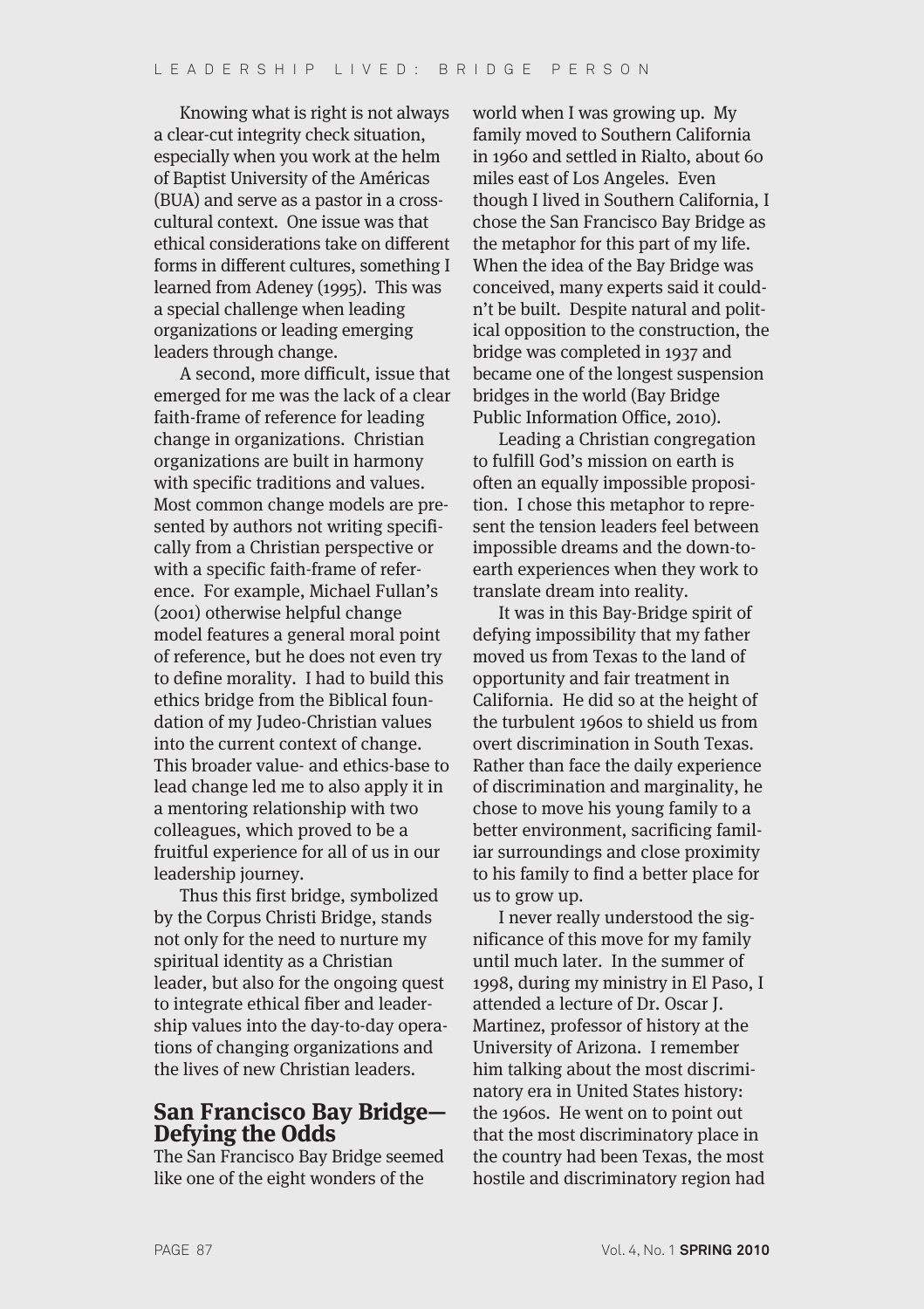been South Texas, and the seed-bed of discrimination Corpus Christi, Texas—the place where I had been born in 1958. His words fell on me like a ton of bricks. It was only then that I realized why my father had decided to move us away from that environment to Southern California, a place where we would not face the kind of discrimination he was familiar with in South Texas.

Even in moving us, my father never really explained why we moved. He did not want to predispose us with attitudes of hatred or resentment. Many families stayed, and I respect them for staying. My father, however, decided it was in our best interest to grow up in an environment where we would not suffer from people treating us in condescending and discriminating ways. As a result, I grew up with a healthy unfamiliarity with discrimination and condescension. To this day, I am not conditioned to accept or tolerate that kind of behavior, especially in religious contexts.

Southern California represents some of the most memorable years in my life. I grew up in a predominantly Hispanic neighborhood, but attended a mostly Anglo Baptist church with African American, Hispanic, and Anglo friends. This multicultural context shaped the way I see the world. As a consequence, the idea of being identified and related to only one cultural or ethnic group does not seem normal to me. That conviction was shaped by other experiences as well.

### **El Paso/Juarez Bridge of the Americas—Moving to the Borderland**

The Bridge of the Americas, completed in 1998, is the only toll-free bridge connecting the 4th largest city in Texas to the 5th largest city in Mexico. The region at the corner of far West

Texas, Southern New Mexico, and Northern Chihuahua, Mexico, is the largest "borderplex" in the world. Moving there as a family was the adventure of a lifetime and a step of faith at a crucial time in our life.

After spending the first ten years of our marriage in the Dallas area, Belinda, my wife, had completed her master's and doctoral degrees in communication disorders from the Callier Center for Communication Disorders at the University of Texas, in Dallas. I had completed my master's degree and was done with my coursework for the Doctor of Ministry degree when Belinda became pregnant. We had done all that we thought we should do in our early marriage and we were ready to begin a family with our education almost behind us. But about 13 weeks into the pregnancy we lost our baby. This devastating loss brought both of us to our knees spiritually and tested our marriage.

The move to the borderland came after we recovered from this experience. Ready to take on a new challenge, we moved to El Paso to start a new church under the sponsorship of Scotsdale Baptist Church of El Paso. We arrived as a young married couple with no children and left seven years later with a church planted and a family of three boys. Joshua, David, and Thomas were born while we were there, each two years apart. The church family also grew: from six family units to over 120 people in attendance. Thus Pueblo Nuevo Community Church was born, which gave birth to another congregation that gave birth to three more congregations that are still growing today. Almost 15 years later, Pueblo Nuevo Community Church has relocated to Clint, Texas, just east of El Paso, where it continues to minister to families in that part of the city.

During this season of my life, I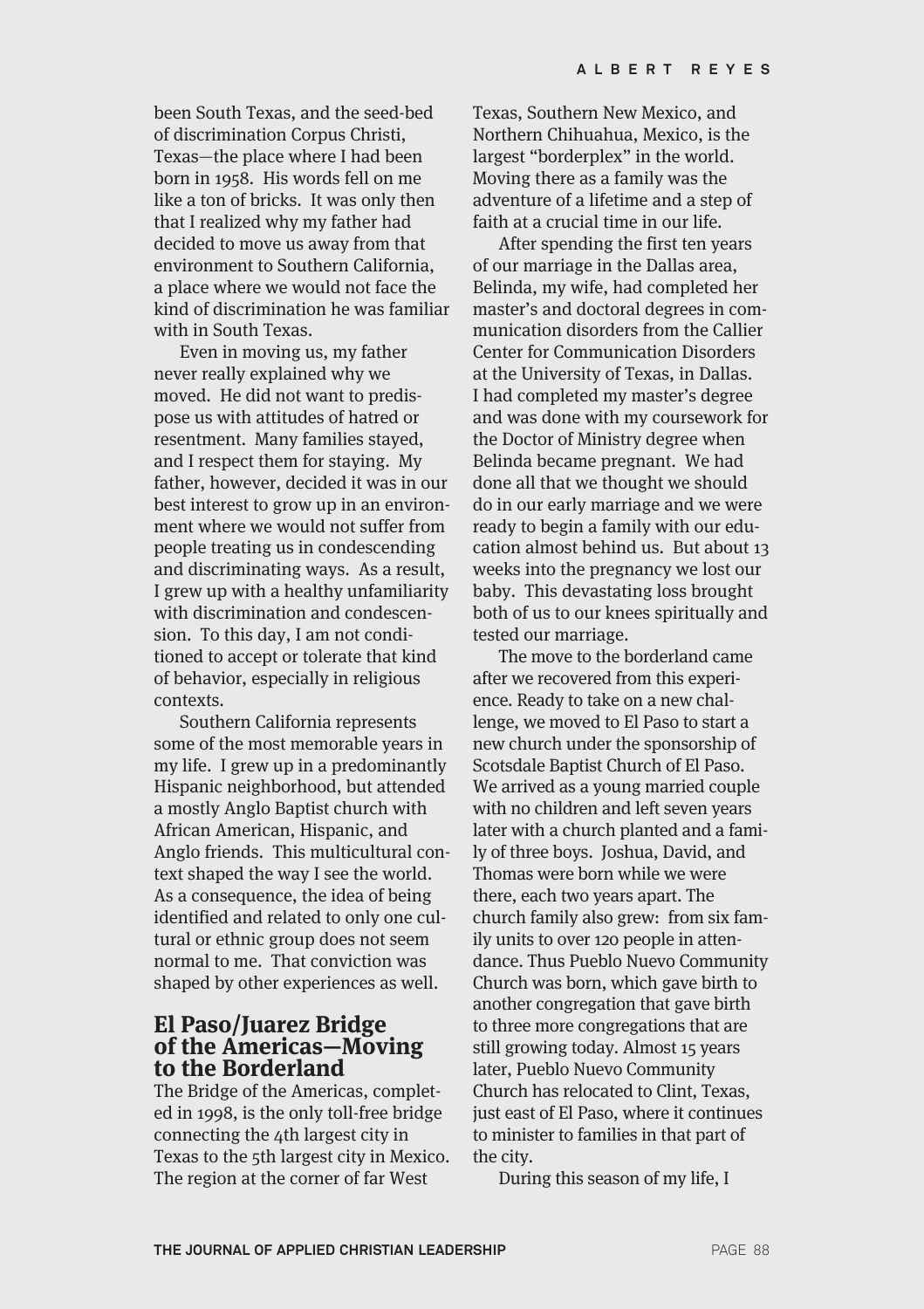completed my field work for the Doctor of Ministry in Missiology degree and began to teach at the El Paso extension of Howard Payne University, which is affiliated with the Baptist General Convention of Texas. It was in El Paso that I began to cross a cultural identity bridge. I had never lived in a city that was nearly 80% Hispanic in such close proximity to the U.S.–Mexico border. It was in El Paso that I began to see the pendulum of my cultural identity swing more toward my Mexican roots. I reconnected to my culture of origin as I embraced my identity as a "borderlander."

We became familiar with Juarez, Chihuahua, across the border and with Las Cruces, New Mexico, about 45 miles to the north. I remember ministering to families in our congregation that would leave the country for the weekend, go into Juarez to celebrate family events, and return by Sunday for another work week. The whole region of Northern Chihuahua, Southern New Mexico, and far West Texas provided an environment unlike any other place I had ever lived. It was not uncommon to meet 5th generation native El Pasoans in our ministry.

It was Oscar J. Martínez (1994) who opened my eyes to understand this new world called the borderland. This place was not like Austin (the capital of Texas), Washington, DC, or Mexico City. It was not Mexican, nor was it American; it was the border. It was the zone of the third culture, a place of separateness and otherness, distinct from the interior zones of the USA and Mexico (p. 18). In fact, Martínez offers a border typology that identifies four different types of borderlands: alienated, coexistent, interdependent, and integrated (p. 7). He also provides for nine general types of borderlanders among three cultural groups—Mexicans, MexicanAmericans, and Anglos—making a total of 27 different borderland sociocultural identities (p. 68). I was in for a real education in this new ministry venue.

Part of my education was a reorientation to the value of time. I was used to a strong emphasis on time and the clock. However, in El Paso, the value of time was more relative to relationships and other activities. The value and use of time was a secondary issue when it came to events and relationships. I remember the first day we moved into our new home in East El Paso. The plumber came by to let me know that he was missing an elbow shaped piece of pipe that belonged in one of the bathrooms. He said he would be back with the part and finish the work. I was not concerned at all since we were just moving in. I was under the impression that he would come the next day. Six weeks later there was a knock on the door. When I answered the door, the plumber joyfully said, "I'm back!" I asked him, ". . . and you are?" I had already spent time complaining to the builder about the plumber. The builder kept assuring me that the plumber would come back and finish the work. He was right, but our expectation of timing was very different.

A factor God used to expand my vision as a leader in El Paso was Thomas A. Wolf, a pastoral leader, missiologist, and futurist who had led his congregation to do what many thought impossible. I met Thom in the early 1990s at a conference for innovative pastors in Albuquerque. New Mexico. At the time he was the senior pastor of the Church on Brady, currently known as Mosaic. The Church on Brady was a midsize church tucked on a side street in East Los Angeles. What made this church so remarkable was the fact that it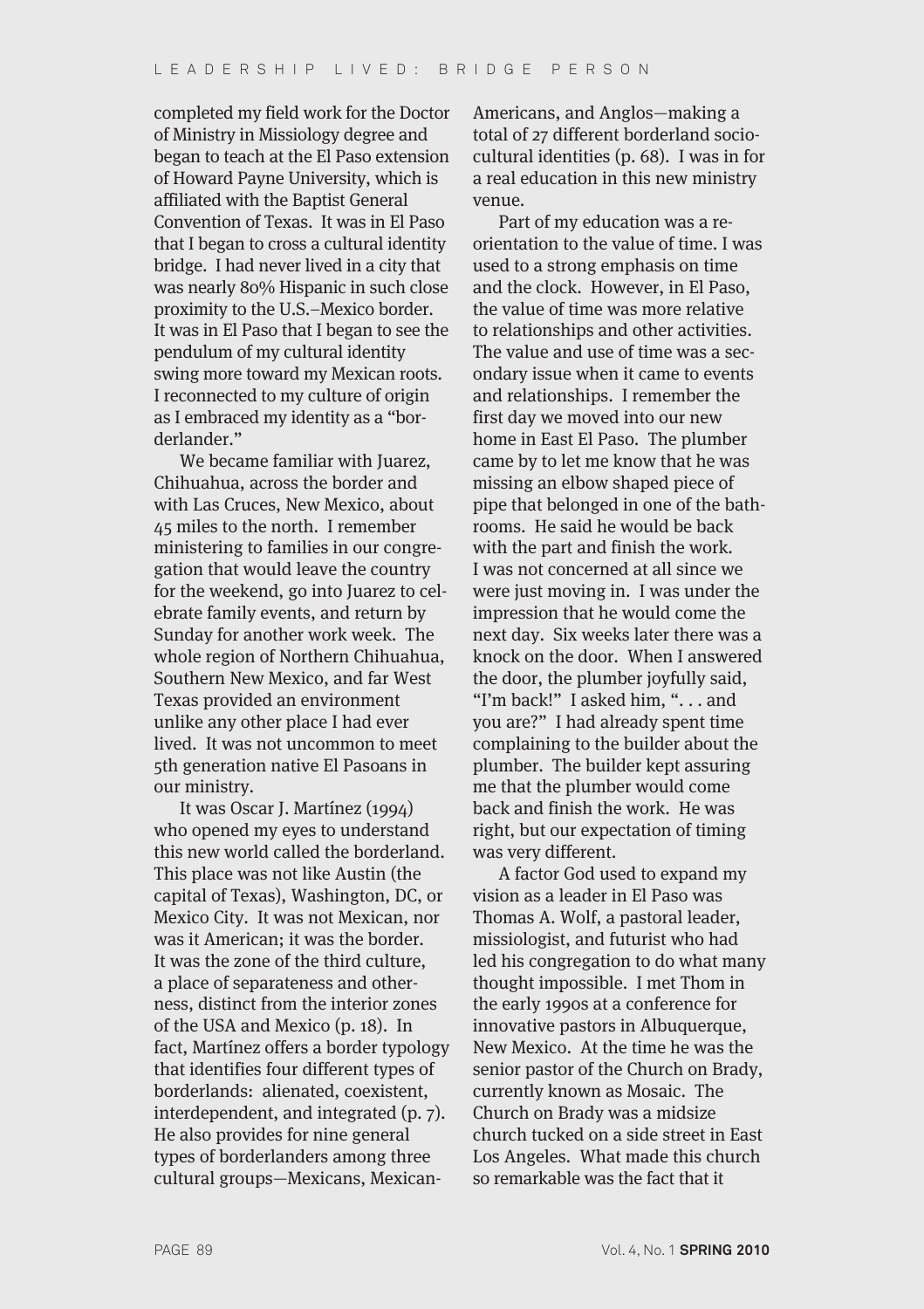ranked first among 47,000 congregations in the Southern Baptist Convention in deploying congregational members to overseas mission fields, a record the church still holds today.

This missionary vision resonated with me. So I enlisted my pastoral leadership team at Pueblo Nuevo Church in El Paso to travel to East Los Angeles for consultation and training with the Church on Brady, offered by Wolf and his staff. Visiting the Church on Brady was a transformational experience for the team. Wolf had developed a very intentional ministry philosophy with his staff. We caught that spirit of Biblical faith and intentional discipleship. We learned from their worship experience, the small groups, and their passion for global missions. Many elements were immediately transferable to East El Paso because there were so many similarities with East Los Angeles. Thus Pueblo Nuevo was infused with a new passion for evangelism, church planting, and global missions.

The El Paso/Juarez Bridge stands for that rich intercultural experience that became part of my identity. But God knew that I needed an even deeper awareness of multiple cultural perspectives and contextual realities for the challenges I would face at the Baptist University of the Américas, where 90 percent of the student body was from a Latino/Hispanic background. They come from nine Latin American countries, the majority from Mexico, in addition to a growing number of Tejanos (Native Texans born of Mexican descent). Working in this context prepared me for my current role at Buckner, where I supervise over 1,300 staff located in 93 cities across 10 states and 14 countries in Eastern Europe, Africa, the Middle East, Mexico and Latin America. In short, I am responsible for a multicultural and multinational staff that provides social

services and ministry to vulnerable children, orphans and elders.

The opportunity to go deeper came as I entered the Leadership Program at Andrews University. There I learned how knowledge is constructed socially and in context. Learning strategies must therefore be contextually appropriate. I developed a knowledge base in contextually appropriate instructional strategies that informs my current practice. I also had to develop expertise in technology for education. Since Buckner does not have a corporate trainer or director of leader development, I have had to improvise and develop an online program bridge for this purpose. While I cannot afford to spend my time on training and developing staff personally, the development of the Leader Development Profile online has made it possible to make training available to my entire management staff across our system. This is an amazing advantage, given our limited resources for training and development.

#### **San Antonio River Walk Bridge(s)—Transforming the System**

In the summer of 1999 I received a call to serve as the sixth president of Hispanic Baptist Theological School in San Antonio, Texas. Although I had at one point thought I would finish out my vocational ministry career in El Paso, Texas—in fact, Belinda and I had even talked about retiring there and picked Albuquerque as a close second—we accepted this call as God's call. Our lives changed when we moved to San Antonio. This move felt a little more permanent since we were moving to within a two-hour drive from both of our parents. This seven-year assignment was about leading change. I led the school through a total transformation from a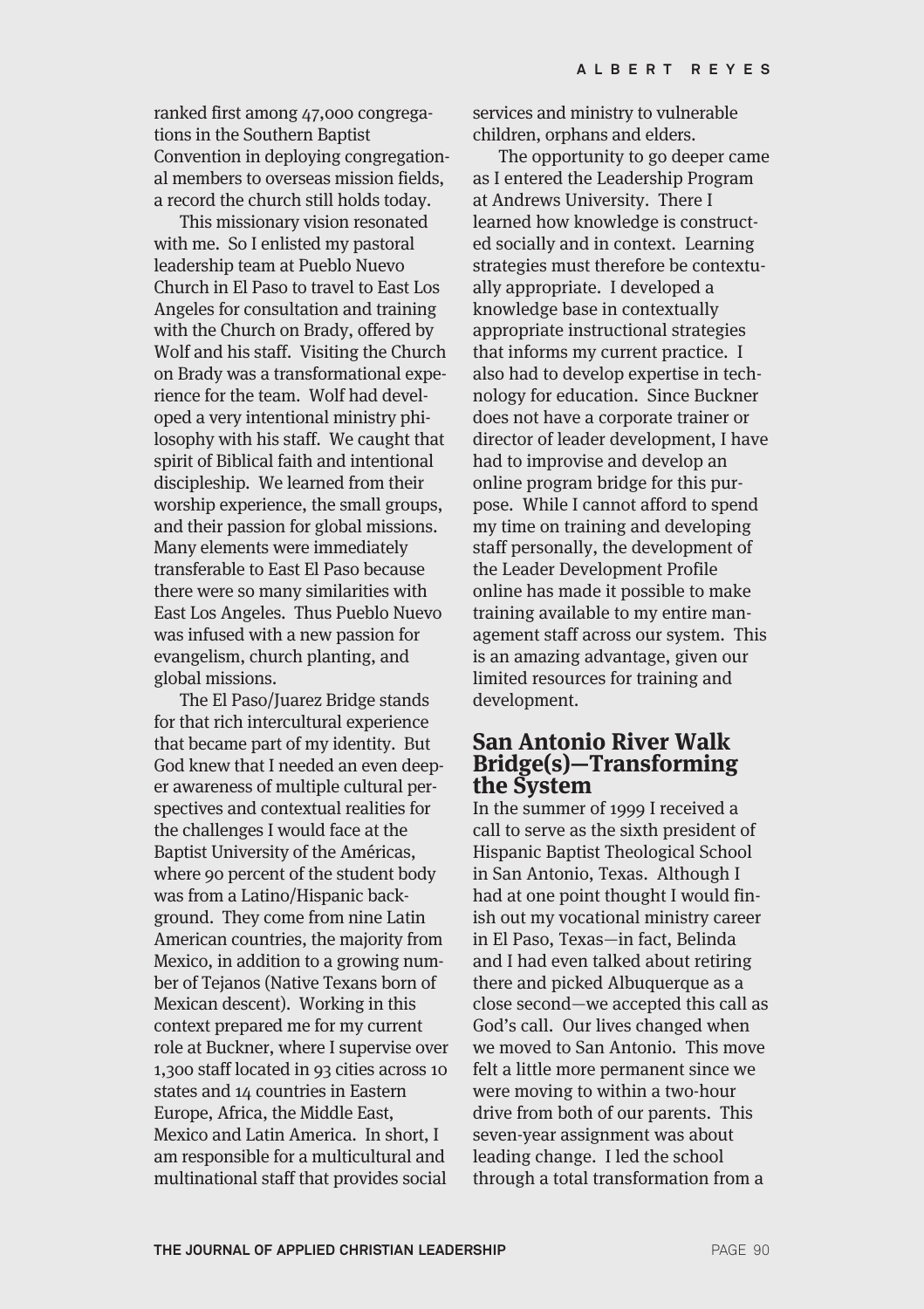non-accredited, non-degree granting theological school to an accredited, degree-granting university.

The bridges across the San Antonio River are also about transformation. The first bridge was built in 1935 and was followed by a series of bridges across the river through the downtown area. At one point, city leaders of San Antonio were considering covering up the river and using it as a sewage canal/system. One visionary leader saw the river as a blessing rather than a curse, as a way to the future rather than a dead end or something the city needed to hide. During the 1920s, city architect Robert H. H. Hugman developed an architectural plan that included preserving and enhancing the natural beauty of the downtown river and river loop area (San Antonio River Authority, 2009). Today, the San Antonio River Walk and its bridges are among the top three tourist attractions in Texas.

The lessons learned earlier in facing impossible situations were a good preparation for the challenge of leading the Hispanic Baptist Theological School (HBTS) in San Antonio towards their dream to become an accredited institution of higher education. I have documented this process in my dissertation (Reyes, 2010) in some detail. The change process was an arduous process that required leading the faculty and staff through a strategic planning process for 2002- 2006 and submitting our planning to the scrutiny of both the Texas Higher Education Coordinating Board and the Association of Biblical Higher Education (ABHE). I attended workshops at the annual meeting of ABHE and read books to be sure that I could demonstrate competency to the certification and accreditation agencies. Although we initially failed to receive accreditation, in January of 2003

HBTS was certified to grant degrees and in August of 2003 HBTS was accredited by ABHE.

To get to this stage required enormous efforts on the part of the whole leadership team of HBTS. After assessing the condition of the facilities and finances at HBTS, I developed a plan to repair and reverse deferred maintenance at the campus and launch a multi-million dollar campaign to build additional facilities for the school. The estimated cost of deferred maintenance on the 30-year-old facility was \$500,000. But through mobilizing volunteers and raising other resources, our leadership team was able to limit actual expenses on repairs to only about \$50,000. Still, HBTS was suffering from some 50 years of chronic under-funding and it was time to raise a higher level of funds. I led a \$9 million campaign and secured a \$3 million gift for the first time in the school's history. Amazing things can happen when the leadership is focused on solving problems and leading the way to effective decision-making. These funds were used to purchase 80 acres of land for expansion of the school and the construction of the Baugh Student Village that is now full of students and their families.

My work at BUA forced me also to develop competency in reading and analyzing local worldviews and narratives in order to carry out my personal mission and the mission of my organization. This global competence, stressed in the AULP, is essential for global leaders who work in multinational and multicultural contexts. My first language is English. But while at BUA I learned how to communicate effectively in Spanish. But language is not the whole story. To be effective I had to learn how to read the culture and use more indirect communication in a predominantly Hispanic/Latino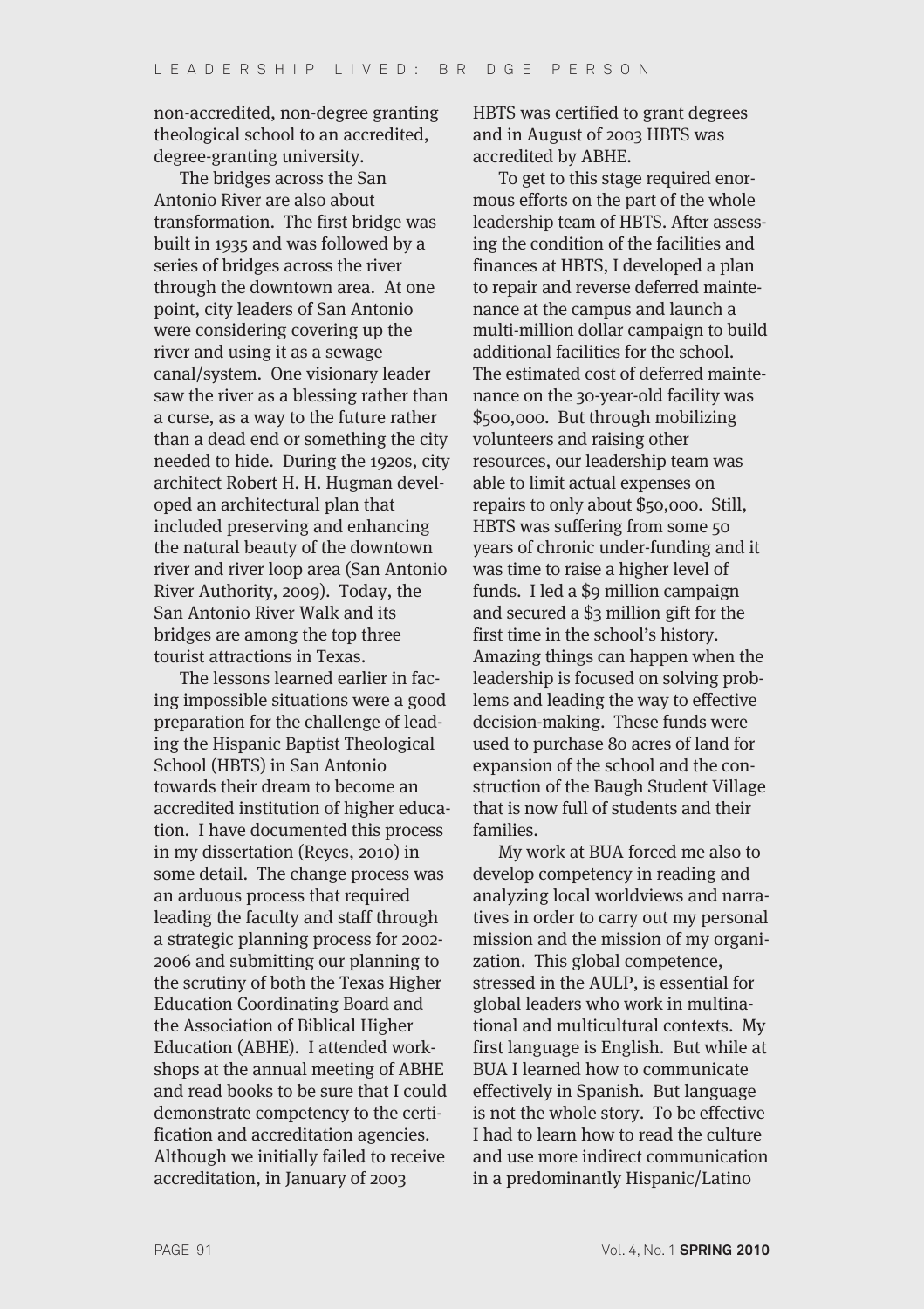context. The AULP expects its participants to develop effectiveness not only on a professional level but also to underpin it with theoretical models. It is this knowledge base which gives me extraordinary confidence that I can lead in multiple environments. Now that I am in a predominantly Anglo/Euro-American context, I have learned how to switch again to a more direct approach to communication. And as I travel throughout Eastern Europe, Africa, the Middle East, Southeast Asia, and Latin America, I have the advantage of being able to read the local worldviews and local narratives and break the code of effective communication.

Being part of an academic program while leading the transformation of a theological school into a university created unique opportunities to integrate theoretical insights with institution-changing practice (Reyes, 2010). During the last three years of my program, I moved to Buckner International, a multi-service, multinational agency which I had to lead through cyclical change for greater levels of effectiveness and efficiency. This synergy between theory and practice in the development of the organizational competencies has produced a broader understanding of change leadership and organizational theory than mere courses would have produced. Thus Fullan's (2001) theoretical model of change has become not only a reference on a test, but a theory of action that travels with me in multiple contexts as I grow into my role as a change leader at Buckner (see Fullan, 2009).

### **Tampa Bay Bridge— Managing Energy**

The Tampa Bay Bridge in Tampa Bay, Florida, is actually called the Sunshine Skyway Bridge. This 1200foot-long bridge was completed in April of 1987 and is equipped with a bridge protection system built to withstand an impact from an 87,000-ton tanker traveling at 10 knots.

For me the Tampa Bay Bridge represents a place for renewal, empowerment, and rest. Before there can be lasting result, leaders need to have energy, their relationships need to be strong, and they need space to be empowered for the task. On two occasions over the last eight years, I have taken my family to a place called Beside Still Waters (BSM) on Ana Maria Island, just south of the Tampa Bay. BSM is a ministry provided to ministers and their families for rest, relaxation, recovery from failure, and a time of rejuvenation. The toll that leadership can have on a marriage and relationship can be devastating if proper balances are not kept in place. Part of leadership is not only leading others, leading organizations, or leading change, but leading oneself. I struggle with proper balance between work, rest, play, and family. I tend to work more and play less. I tend to give more time to my profession and ministry, and less to my family. An occasional time-out has been helpful to keep me on track. I have also made it a goal to attend "A Weekend to Remember" by Campus Crusade for Christ with my wife. We have gone three times over the last 28 years of our marriage. I know enough about my imbalance to realize that I need healthy reminders periodically. The Sunshine Skyway Bridge in Tampa Bay is a visual reminder of the need for balance in my life.

Participation in a demanding Ph.D. program provided sufficient pressure beyond work and family to keep me at the point of need when it comes to balance in my life. The rest and times of reflection have served to empower me toward better relation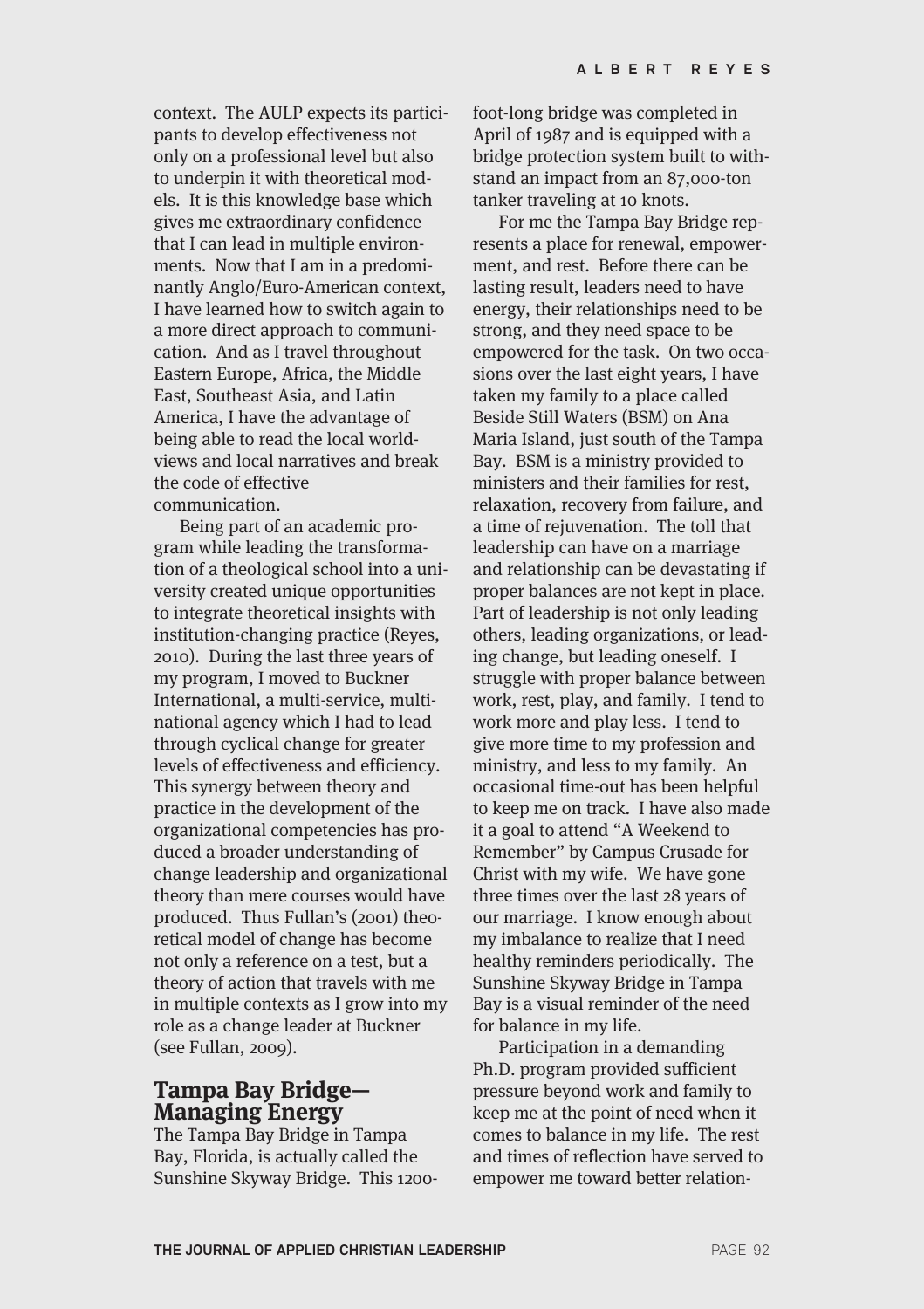ships and productivity and to protect my most important relationships. I take a vacation weekly during the Sabbath, monthly for a time of reflection, and annually for several weeks. But I have yet to take a sabbatical due to my changes in vocational assignments.

### **Dallas Trinity River Bridge—Serving as a Bridge Leader**

Dallas is the place where many things began for me. I was married to Belinda Ruth Alvarado in 1982 and moved to Dallas to attend seminary and begin a career in telecommunications. Dallas represents that place where I began my theological studies in preparation for a life of vocational ministry. About 28 years later, I have returned to Dallas to lead Buckner International. I am concluding my formal education here in Dallas as I begin to take on major challenges in my work at Buckner. The dissertation research I have done closes the loop on my academic-degree journey but opens new places, new vistas, and a value for life-long learning.

In 1855, Alexander Cockrell replaced the Trinity River ferry with a toll-bridge, and in 1859 Sarah, his wife, built an iron suspension bridge at Commerce Street, connecting Dallas with all major roads south and west to surrounding communities (Dallas Historical Society, 2009). The Trinity River Bridge is the ultimate bridge I am crossing to find my place in this world. I come to my new assignment at Buckner International with expertise in business, pastoral ministry, missiology, and educational leadership. The Ph.D. in Global Leadership and especially the ability to do research have been an invaluable preparation for this part of the journey.

As I look back at my journey in the AULP, I realize that the program has put into my hands great research

tools to turn data encountered in the field into information for decision making in leadership situations. Dr. Freed impressed upon me the notion of "wonderment," the search for knowledge, and the framework with which to establish truth based on research. Dr. Baumgartner posed some very difficult questions for me when I began the program. He said "You know how to do your work and you know what to do, but the question remains, why?" He asked me, "What is the knowledge base that informs your work?" Honestly, I had no idea. I had basic business principles in my arsenal and a pretty good biblical and theological foundation, but I could not answer his question with certainty.

Looking back on my experience in the AULP, one of the most valuable skills I learned is to read and evaluate research, conduct both quantitative and qualitative research, and report research. I use both methods in my own work. (Waller, Matos, Reyes, & Waller, 2008; Reyes, 2010).

### **Conclusion**

Bridges of leadership best characterize my life journey as well as my program at Andrews University in the summer of 2001. I arrived at Andrews at the suggestion of Carol Davis, Executive Director of Leafline Initiatives, Inc., and Thom Wolf, a participant in the program at Andrews who had recently transferred to Andrews from Oxford University. I was somewhat unsure if I had landed in the right program, but the opportunity to interact with Thom and study where he was studying was too valuable to pass up. Once I crossed the bridge and learned more about the program, I realized I had entered a program that was designed just for me. I have crossed over and found my place. The opportunity of